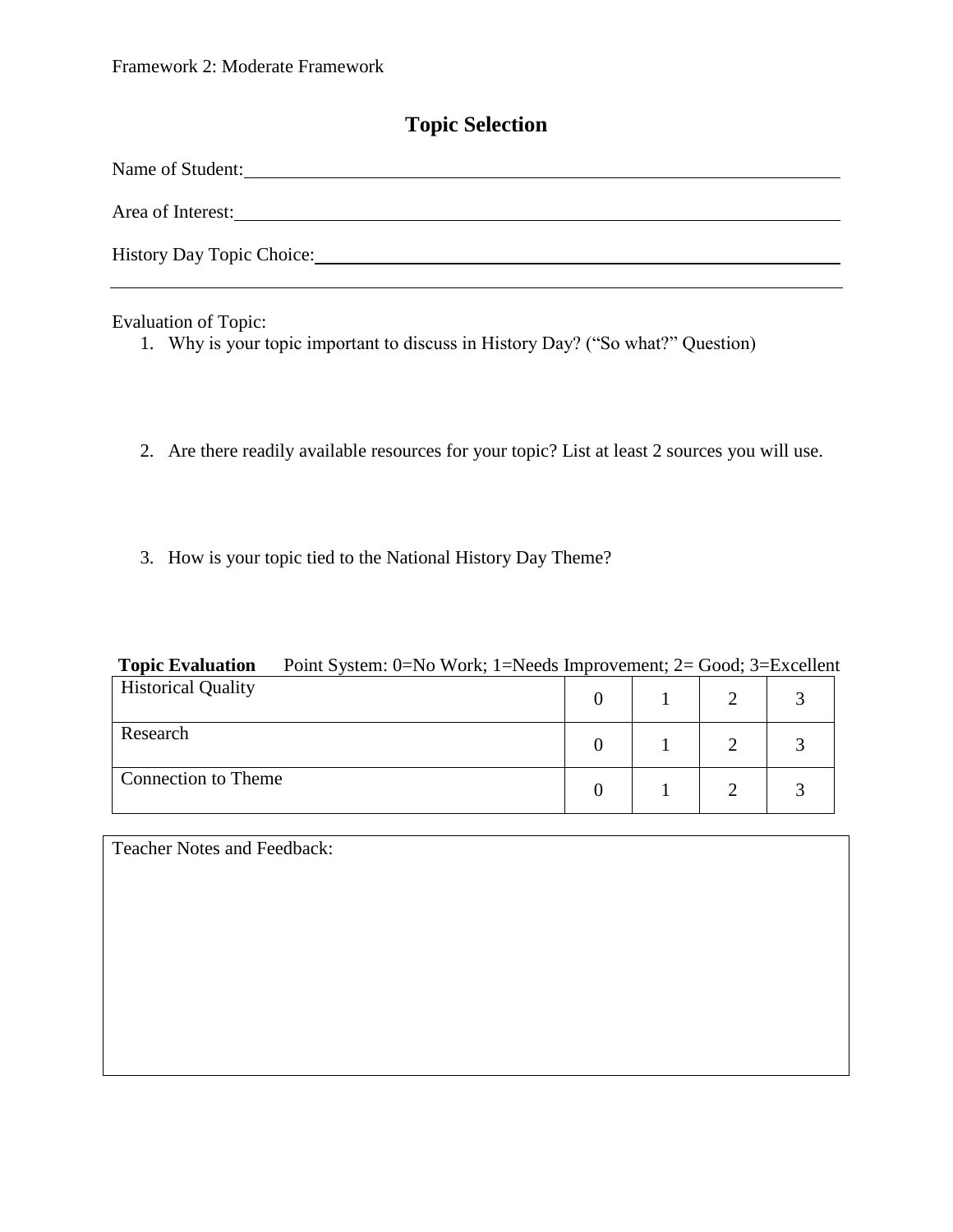# **Category Selection**

|                                                        | Name of Student:<br>If in a group (2-5 total students), list other names: |                                                                                                                                                               |                                                                                                |  |
|--------------------------------------------------------|---------------------------------------------------------------------------|---------------------------------------------------------------------------------------------------------------------------------------------------------------|------------------------------------------------------------------------------------------------|--|
|                                                        |                                                                           | $1.$ $\overline{\phantom{a}}$                                                                                                                                 |                                                                                                |  |
|                                                        |                                                                           |                                                                                                                                                               |                                                                                                |  |
|                                                        |                                                                           | $\frac{3}{2}$                                                                                                                                                 |                                                                                                |  |
|                                                        |                                                                           |                                                                                                                                                               |                                                                                                |  |
|                                                        |                                                                           |                                                                                                                                                               |                                                                                                |  |
|                                                        |                                                                           | History Day Topic: 1988 Contains a state of the Second Library Day Topic:                                                                                     |                                                                                                |  |
|                                                        | The best category for my topic is (check mark):                           |                                                                                                                                                               |                                                                                                |  |
|                                                        | Type of Entry: _____ Historical paper (individuals only)                  |                                                                                                                                                               |                                                                                                |  |
|                                                        | ______ Documentary ________ Individual                                    |                                                                                                                                                               | ___Group                                                                                       |  |
|                                                        | Museum Exhibit _______ Individual                                         |                                                                                                                                                               | ___Group                                                                                       |  |
|                                                        | Website                                                                   | ______Individual                                                                                                                                              | ___Group                                                                                       |  |
|                                                        | Performance                                                               | ______Individual                                                                                                                                              | <b>Group</b>                                                                                   |  |
|                                                        |                                                                           |                                                                                                                                                               |                                                                                                |  |
|                                                        |                                                                           | Category Analysis: Answer the following questions about your selected category.<br>Explain why you believe your topic can best be presented in that category. |                                                                                                |  |
|                                                        |                                                                           |                                                                                                                                                               |                                                                                                |  |
|                                                        |                                                                           |                                                                                                                                                               |                                                                                                |  |
|                                                        |                                                                           | How will you offer a historical analysis and interpretation through your selected category?                                                                   |                                                                                                |  |
|                                                        |                                                                           |                                                                                                                                                               |                                                                                                |  |
|                                                        |                                                                           |                                                                                                                                                               |                                                                                                |  |
|                                                        |                                                                           |                                                                                                                                                               | What resources do you have in mind that will help you in completing your category's product (a |  |
| paper, documentary, exhibit, website, or performance)? |                                                                           |                                                                                                                                                               |                                                                                                |  |
|                                                        |                                                                           |                                                                                                                                                               |                                                                                                |  |
|                                                        |                                                                           |                                                                                                                                                               |                                                                                                |  |
|                                                        |                                                                           |                                                                                                                                                               |                                                                                                |  |
|                                                        |                                                                           |                                                                                                                                                               |                                                                                                |  |
|                                                        |                                                                           | How does your selected category best connect your topic to the National History Day theme?                                                                    |                                                                                                |  |
|                                                        |                                                                           |                                                                                                                                                               |                                                                                                |  |
|                                                        |                                                                           |                                                                                                                                                               |                                                                                                |  |
|                                                        |                                                                           |                                                                                                                                                               |                                                                                                |  |
|                                                        |                                                                           |                                                                                                                                                               |                                                                                                |  |
|                                                        | If in a group, did your entire group decide on the same category?         |                                                                                                                                                               |                                                                                                |  |
|                                                        |                                                                           |                                                                                                                                                               |                                                                                                |  |
|                                                        |                                                                           |                                                                                                                                                               |                                                                                                |  |
|                                                        |                                                                           |                                                                                                                                                               |                                                                                                |  |
|                                                        |                                                                           |                                                                                                                                                               |                                                                                                |  |
|                                                        |                                                                           |                                                                                                                                                               |                                                                                                |  |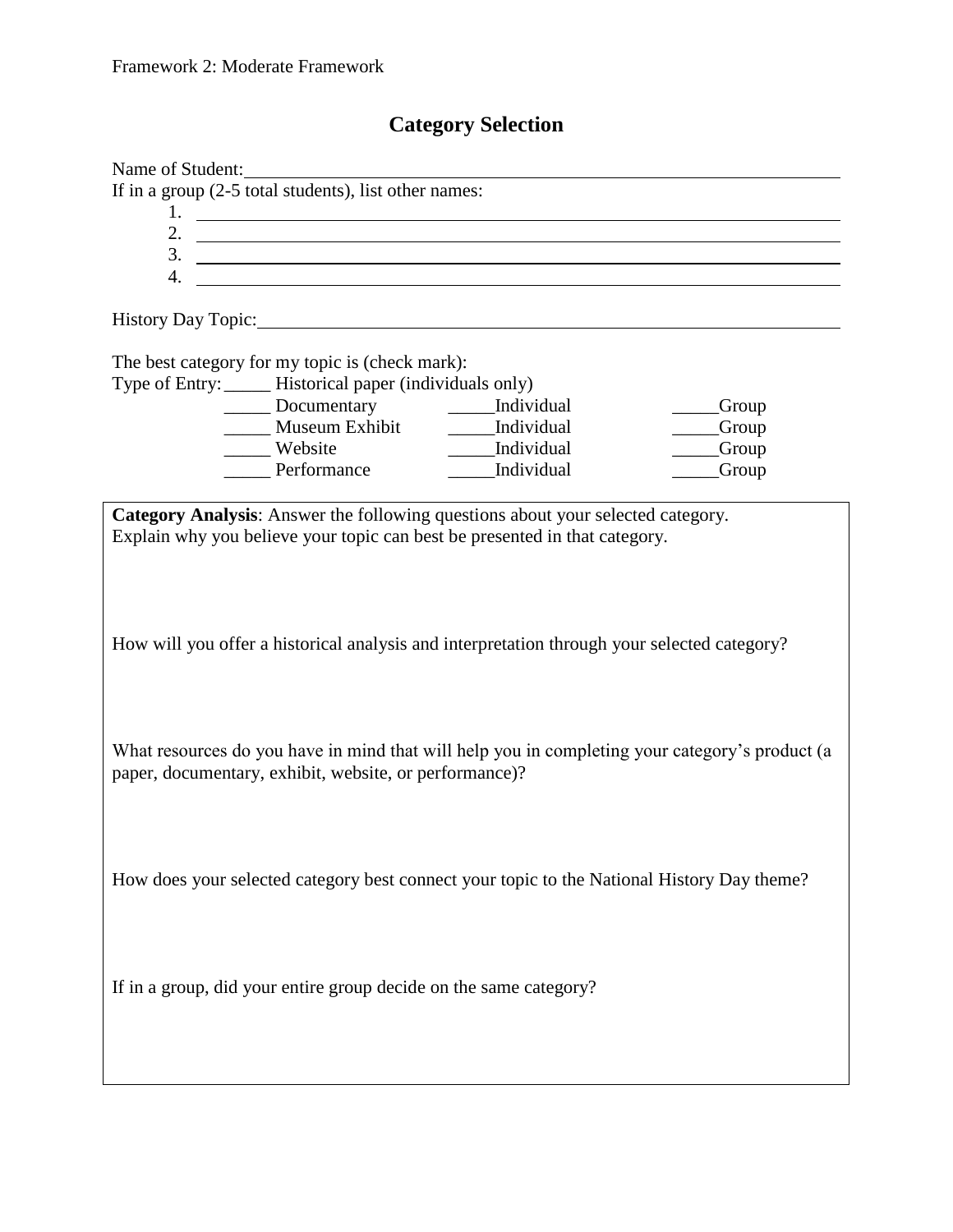### Framework 2: Moderate Framework

| <b>Student Evaluation</b> Point System: $0 = None$ : $1 = Needs$ Improvement; $2 = Good$ : $3 = Excel$                                                                                                                                                                                                                                                                                 |  |  |
|----------------------------------------------------------------------------------------------------------------------------------------------------------------------------------------------------------------------------------------------------------------------------------------------------------------------------------------------------------------------------------------|--|--|
| $\mathbf{I}$ $\mathbf{I}^{\prime}$ $\mathbf{I}^{\prime}$ $\mathbf{I}^{\prime}$ $\mathbf{I}^{\prime}$ $\mathbf{I}^{\prime}$ $\mathbf{I}^{\prime}$ $\mathbf{I}^{\prime}$ $\mathbf{I}^{\prime}$ $\mathbf{I}^{\prime}$ $\mathbf{I}^{\prime}$ $\mathbf{I}^{\prime}$ $\mathbf{I}^{\prime}$ $\mathbf{I}^{\prime}$ $\mathbf{I}^{\prime}$ $\mathbf{I}^{\prime}$ $\mathbf{I}^{\prime}$ $\mathbf$ |  |  |

| <b>Historical Quality-</b><br>From 0(the least)-3(the most), how well do you believe<br>you will be able to provide a historical interpretation<br>with the chosen category? |  | $\mathcal{D}_{\mathcal{L}}$ |  |
|------------------------------------------------------------------------------------------------------------------------------------------------------------------------------|--|-----------------------------|--|
| Research-<br>From 0(the least)-3(the most), how readily available do<br>you believe sources are in creating your product?                                                    |  |                             |  |
| Connection to Theme-<br>From $0$ (the least)-3(the most), how will your selected<br>category best represent your topic in relation to the<br>competition's theme?            |  | $\mathcal{D}_{\mathcal{L}}$ |  |

### **Teacher Evaluation** Point System: 0=No Work; 1=Needs Improvement; 2= Good; 3=Excellent

| $\sim$ $\sim$ $\sim$             |  | - - - - - - |  |
|----------------------------------|--|-------------|--|
| <b>Historical Quality</b>        |  | 2           |  |
| Research                         |  | 2           |  |
| <b>Connection to Theme</b>       |  |             |  |
| <b>Student Category Analysis</b> |  |             |  |
| <b>Student Evaluation</b>        |  |             |  |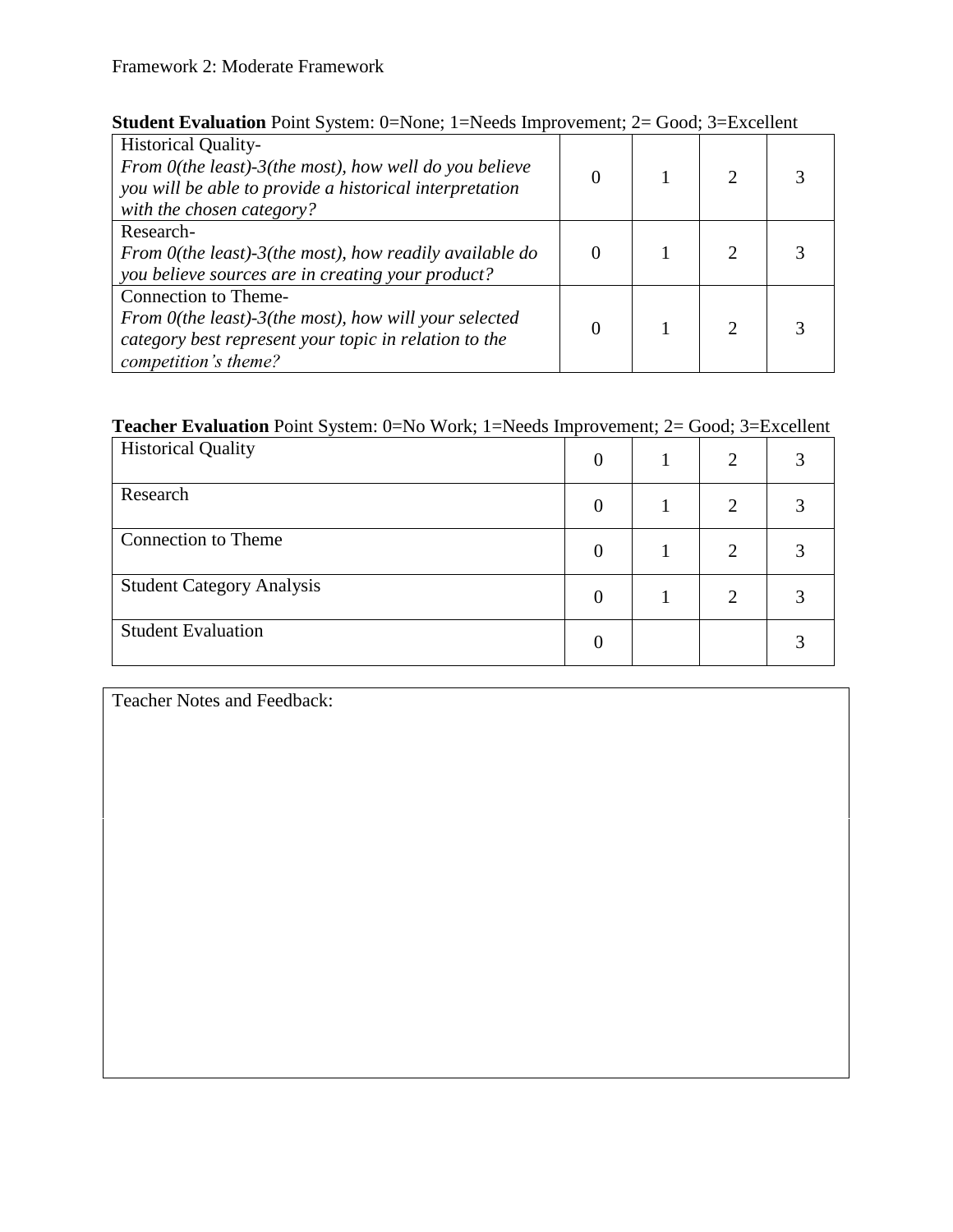# **Research**

| Name of Student:                                        |  |
|---------------------------------------------------------|--|
| If in a group $(2-5$ total students), list other names: |  |
|                                                         |  |
| $\overline{2}$                                          |  |
| $\mathfrak{Z}$                                          |  |
| 4.                                                      |  |
|                                                         |  |
| History Day Topic:                                      |  |
| Selected Category:                                      |  |

**Research Analysis**: After gathering preliminary sources and exploring your topic, complete the following analysis on the research you have conducted thus far.

Primary Sources (List at least 3):

| Source Title and Author                    | This is interesting because |
|--------------------------------------------|-----------------------------|
| (Document, Speech, Recording, Photo, etc.) |                             |
|                                            |                             |
|                                            |                             |
|                                            |                             |
|                                            |                             |
|                                            |                             |
|                                            |                             |
|                                            |                             |
|                                            |                             |
|                                            |                             |
|                                            |                             |
|                                            |                             |
|                                            |                             |
|                                            |                             |
|                                            |                             |
|                                            |                             |

How does the use of primary sources make your project credible?

Why is it important to include primary sources in your project?

How do the primary sources you picked connect your topic to the National History Day theme?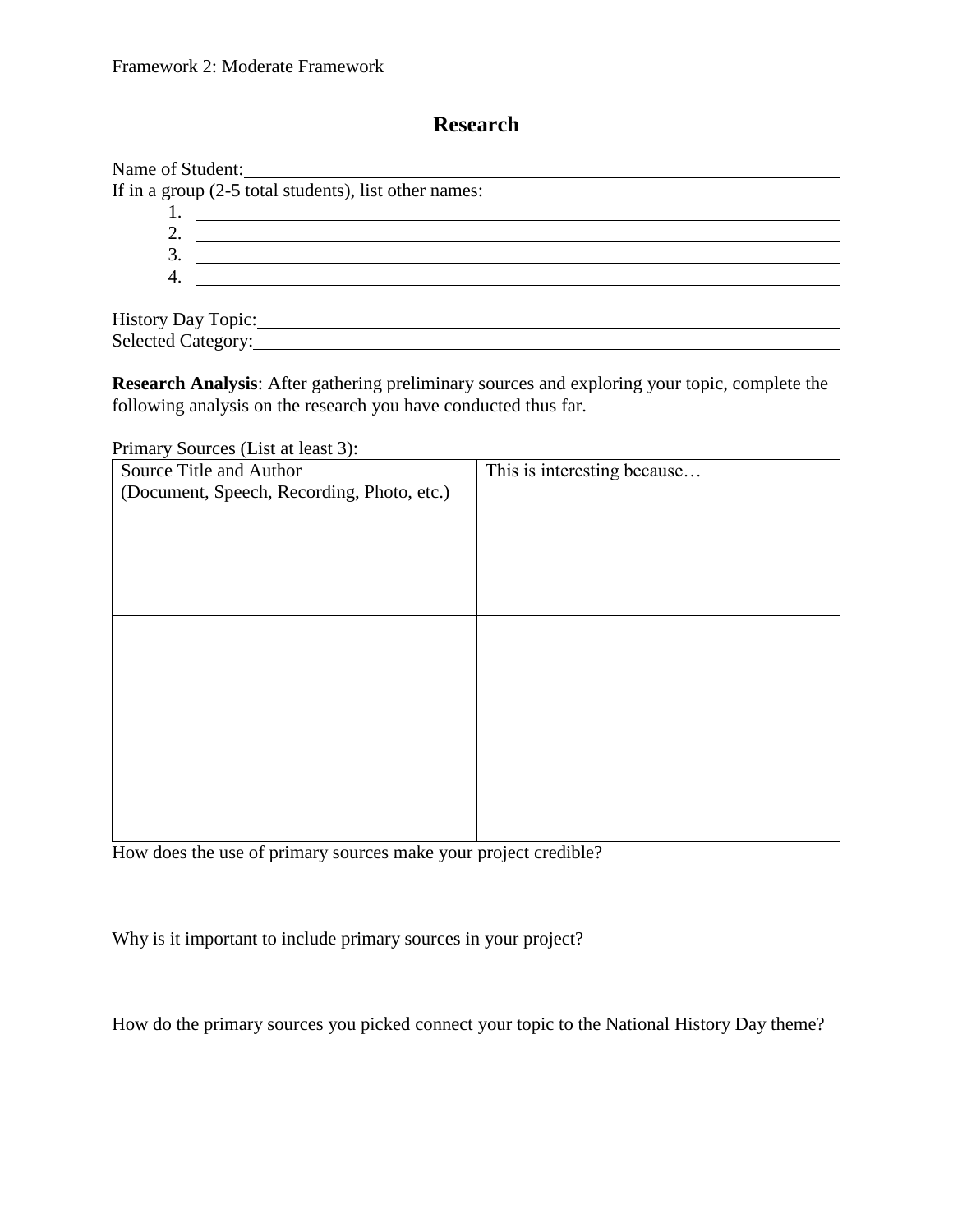#### Secondary Sources (List at least 3):

| Source Title and Author                      | This is interesting because |
|----------------------------------------------|-----------------------------|
| (Articles, Books, Websites, Biography, etc.) |                             |
|                                              |                             |
|                                              |                             |
|                                              |                             |
|                                              |                             |
|                                              |                             |
|                                              |                             |
|                                              |                             |
|                                              |                             |
|                                              |                             |
|                                              |                             |
|                                              |                             |
|                                              |                             |

How are secondary sources useful in your project?

Why is it important to include secondary sources in your project?

How do the secondary sources you picked connect your topic to the National History Day theme?

| <b>Teacher Evaluation</b> Point System: $0=N_0$ Work; $1=N$ eeds Improvement; $2=Good; 3=Excell$ ent |  |  |
|------------------------------------------------------------------------------------------------------|--|--|
| <b>Historical Quality</b>                                                                            |  |  |
| <b>Research Sources</b>                                                                              |  |  |
| <b>Research Analysis</b>                                                                             |  |  |
| Connection to Theme                                                                                  |  |  |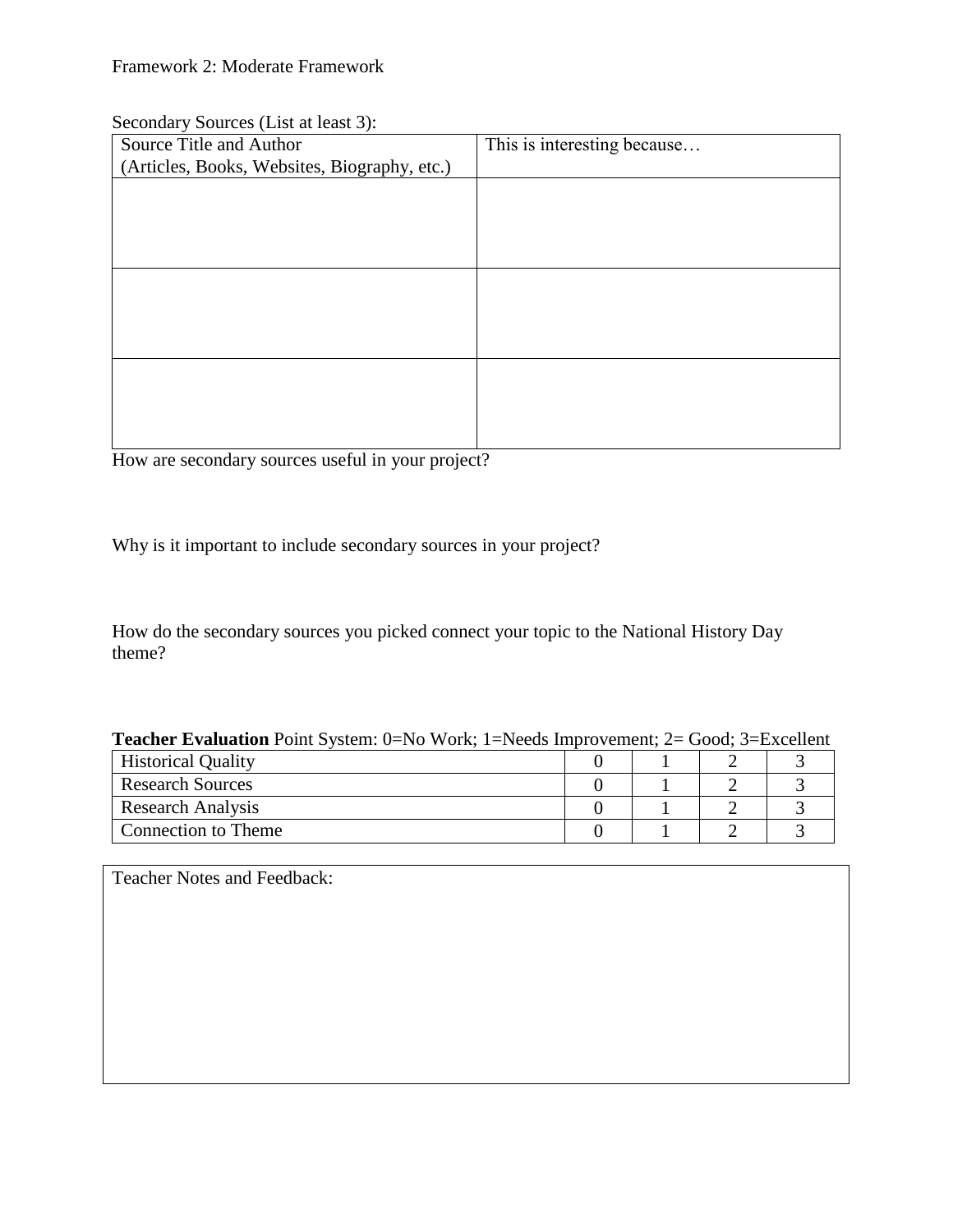## **Annotated Bibliography**

| Name of Student:                                        |  |
|---------------------------------------------------------|--|
| If in a group $(2-5$ total students), list other names: |  |
|                                                         |  |
|                                                         |  |
| 3                                                       |  |
|                                                         |  |
|                                                         |  |
| History Day Topic:                                      |  |
| Selected Category:                                      |  |

**Annotated Bibliography Analysis**: Now that you have both primary and secondary sources selected to use, complete the following to help you make an annotated bibliography. Since the sources are already divided between primary and secondary sources, make sure they are listed in alphabetical order by the first word in the citation in their respective source list (excluding "a," "an," and "the"). **NOTE: Each student in a group must create at least 2 original sources.**

*Primary Source 1*: Citation *(make sure it's properly formatted MLA/Chicago Style)*

Why is this source important for your project (summary)? How does it help connect your topic to the theme (usage)?

<u> 1980 - Johann Barnett, fransk politik (f. 1980)</u>

*Primary Source 2*: Citation *(make sure it's properly formatted MLA/Chicago Style)*

Why is this source important for your project (summary)? How does it help connect your topic to the theme (usage)?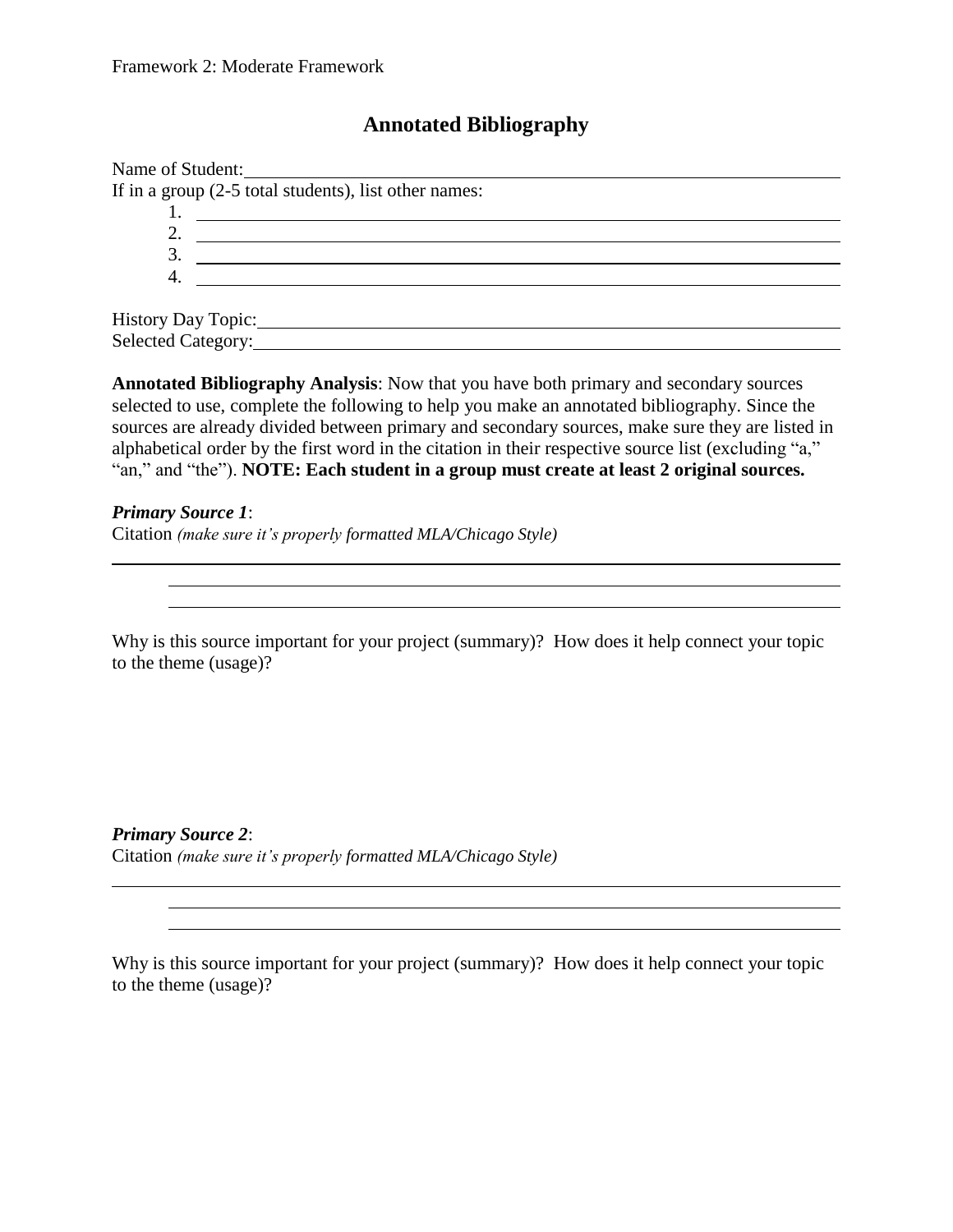#### *Secondary Source 1*:

Citation *(make sure it's properly formatted MLA/Chicago Style)*

Why is this source important for your project (summary)? How does it help connect your topic to the theme (usage)?

#### *Secondary Source 2*:

Citation *(make sure it's properly formatted MLA/Chicago Style)*

Why is this source important for your project (summary)? How does it help connect your topic to the theme (usage)?

<u> 1989 - Johann Barbara, martin amerikan basar dan berasal dalam basa dalam basa dalam basa dalam basa dalam b</u>

#### **Teacher Evaluation** Point System: 0=No Work; 1=Needs Improvement; 2= Good; 3=Excellent

| Citations                      |                               |                                 |                                   |
|--------------------------------|-------------------------------|---------------------------------|-----------------------------------|
| Annotations                    |                               |                                 |                                   |
| Connection to Theme            |                               |                                 |                                   |
| Properly formatted<br>citation | Annotation – clear<br>summary | Annotation – usage<br>statement | Spelling, grammar,<br>conventions |
| 0123                           |                               |                                 |                                   |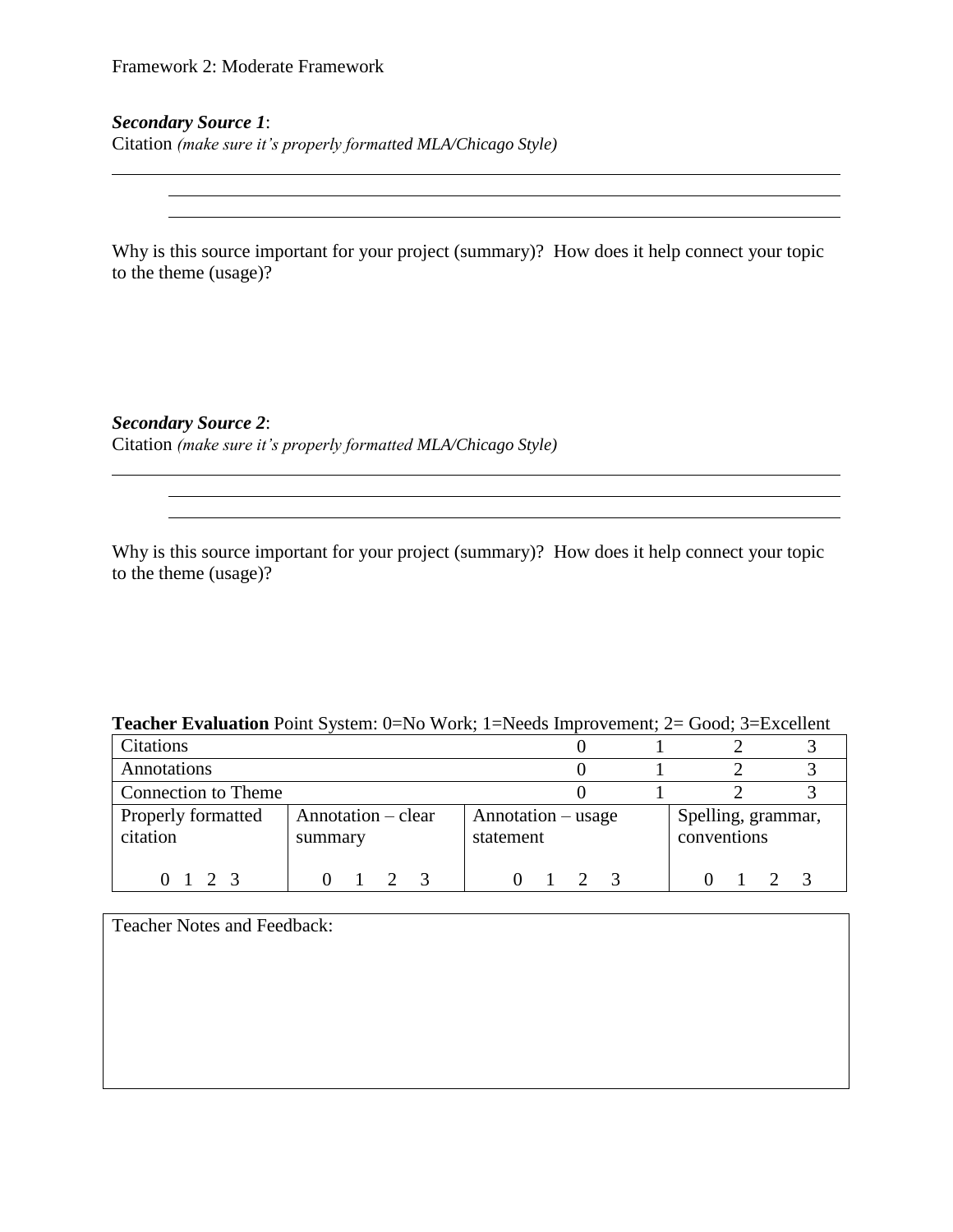| Thesis                                                                                                                                                                                                                                                                                                                                                                                |
|---------------------------------------------------------------------------------------------------------------------------------------------------------------------------------------------------------------------------------------------------------------------------------------------------------------------------------------------------------------------------------------|
| Name of Student:<br><u> and</u><br><u> and</u><br><u> and</u><br><u>and</u><br><u>and</u><br>and<br><b>and</b><br>and<br><b>and</b><br><b>and</b><br><b>and</b><br><b>and</b><br><b>and</b><br><b>and</b><br><b>and</b><br><b>and</b><br><b>and</b><br><b>and</b><br><b>and</b><br><b>and</b><br><b>and</b><br><b>and</b><br><b>and</b><br><b>and</b><br><b>and</b><br><b>and</b><br> |
| Selected Category:<br>NOTE: Every student, regardless if you are in a group, should produce a thesis statement.                                                                                                                                                                                                                                                                       |
| Thesis Analysis: Answer the following questions after you have formed your thesis. Provide<br>evidence and <b>explain</b> for each question.                                                                                                                                                                                                                                          |
|                                                                                                                                                                                                                                                                                                                                                                                       |
|                                                                                                                                                                                                                                                                                                                                                                                       |
| Does your thesis statement pose a research question? (You want to find out something.)                                                                                                                                                                                                                                                                                                |
|                                                                                                                                                                                                                                                                                                                                                                                       |

Does your thesis statement put your topic in its proper historical context?

Does your thesis statement state your topic and its importance? (Historical significance.)

Does your thesis statement take a stand on your topic? (Historical analysis and interpretation.)

Does your thesis statement connect the topic with the theme?

Does your thesis statement include all essential information to understand your topic? (Who, what, when, where, why.)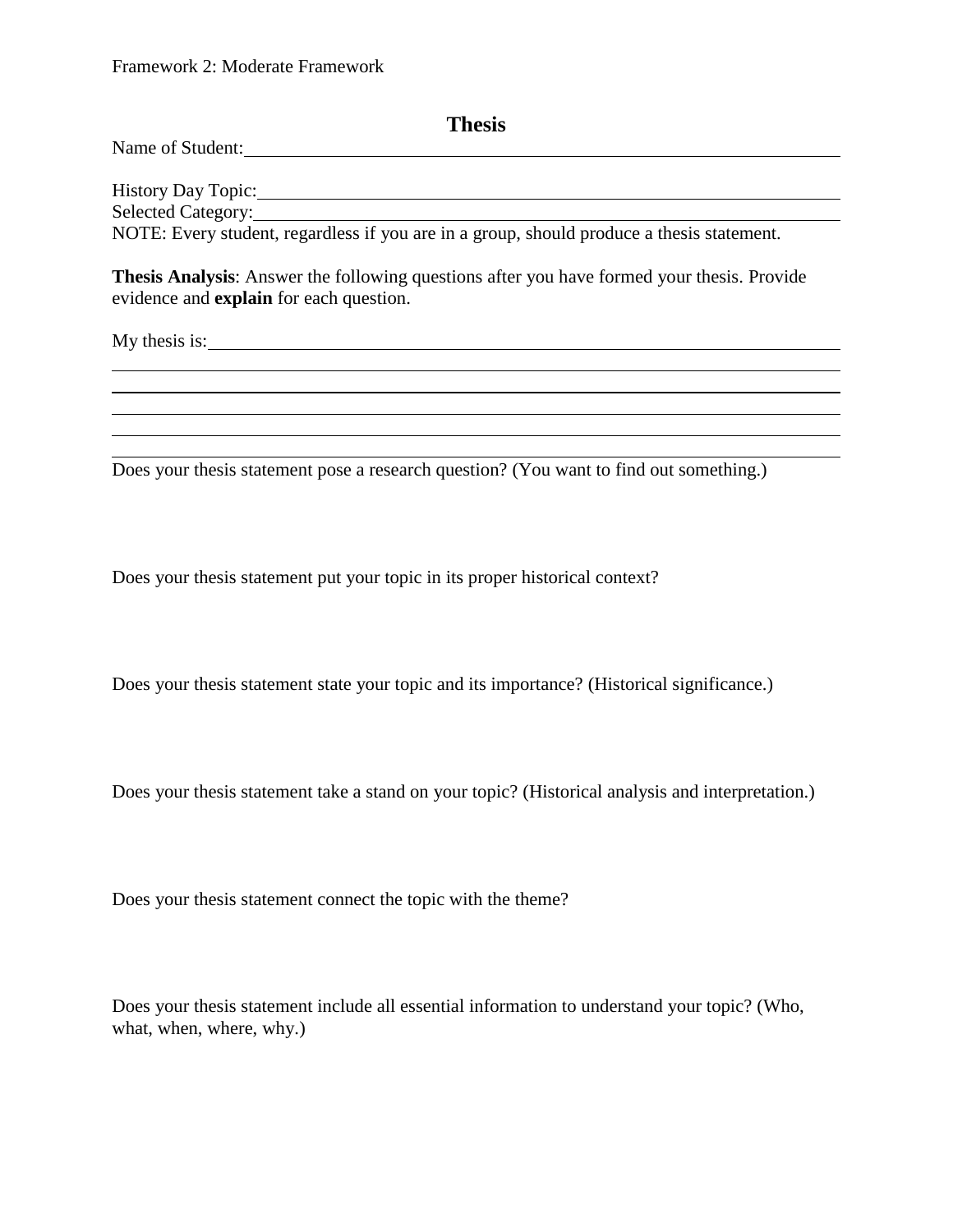|                                                    | <b>Student Self-</b><br><b>Evaluation:</b> | <b>Teacher Evaluation:</b>   |  |  |  |
|----------------------------------------------------|--------------------------------------------|------------------------------|--|--|--|
| Thesis includes elements of the Theme.             | $0 \t1 \t2 \t3$                            | $0 \t1 \t2 \t3$              |  |  |  |
| Thesis states the main topic.                      | $0 \t1 \t2 \t3$                            | $0 \t1 \t2 \t3$              |  |  |  |
| Thesis clearly states the impact of the topic.     | $0 \t1 \t2 \t3$                            | $0 \t1 \t2 \t3$              |  |  |  |
| Topic placed in relevant historical context.       | $0 \t1 \t2 \t3$                            | $0 \t1 \t2$<br>$\mathcal{R}$ |  |  |  |
| Important who, what, when, where, why<br>included. | $0 \t1 \t2 \t3$                            | $0 \t1 \t2 \t3$              |  |  |  |

Point System: 0=No Work; 1=Needs Improvement; 2= Good; 3=Excellent

### **Teacher Evaluation** Point System: 0=No Work; 1=Needs Improvement; 2= Good; 3=Excellent

| <b>Historical Quality of Thesis Statement</b>     |  |  |
|---------------------------------------------------|--|--|
| Overall Grammar and Mechanics of Thesis Statement |  |  |
| <b>Thesis Statement Analysis</b>                  |  |  |
| <b>Student Self-Evaluation</b>                    |  |  |
| Connection to Theme                               |  |  |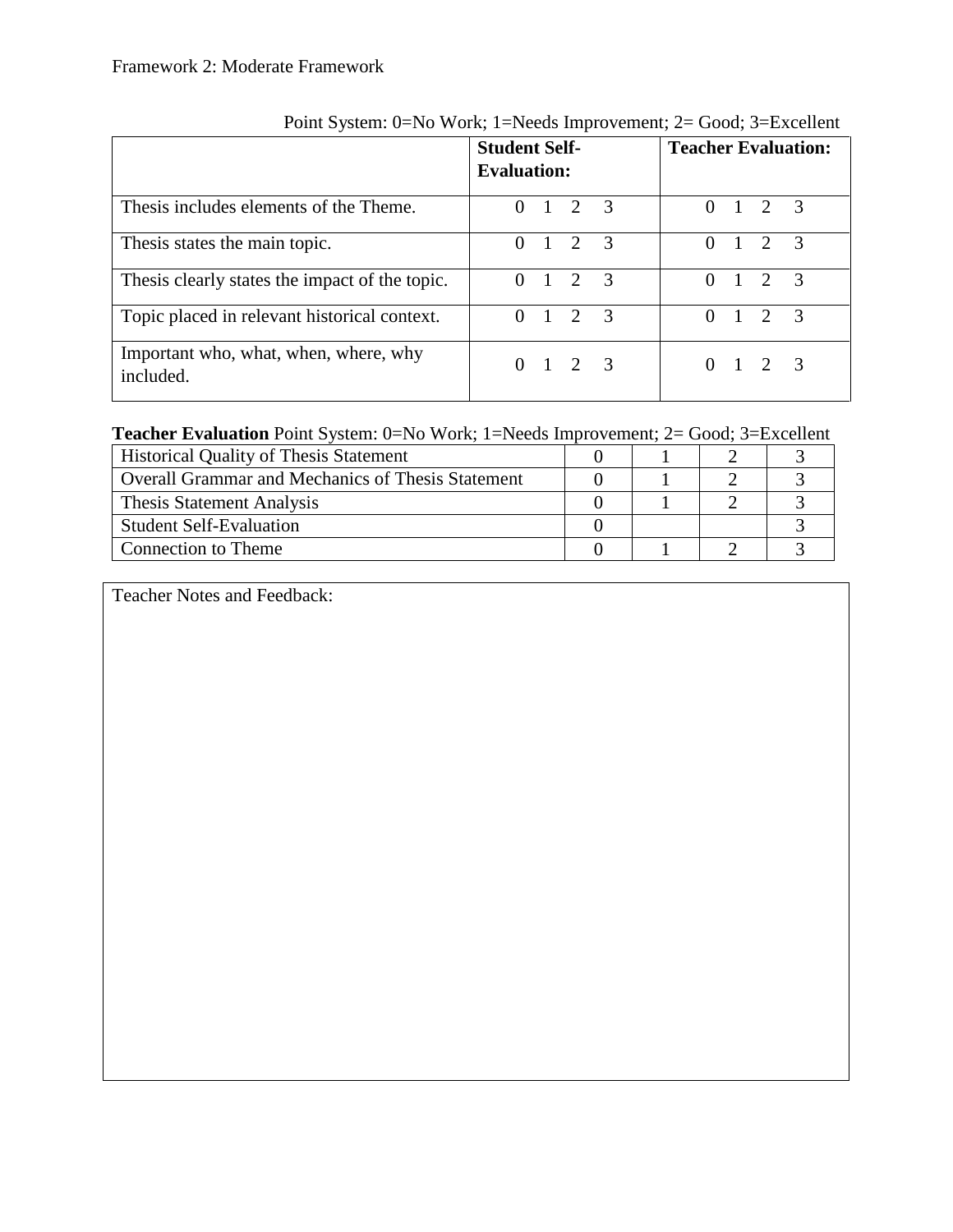## **Outline Plan**

Name of Student:

History Day Topic and Category:

**Websites**: a rough plan of the website must be submitted, noting the pages, organizational structure, and document links planned out. Please plan to submit the URL to me and make sure that your thesis is clear.

**Papers**: 2 page detailed outline of the main topics and information to be covered. Make sure your thesis is clear.

**Exhibits**: a story board of basic images with bullets of key pieces of information to be included along with a list of graphics and images to be included. Make sure your thesis is clear.

**Documentaries:** a rough draft of a script or a rough cut (2-3 minutes) of the documentary must be submitted. Make sure your thesis is clear.

**Performances:** a rough draft of a script must be turned in. A minimum of four minutes of dialogue must be included. Make sure your thesis is clear.

| <b>Elements</b>                                                    | <b>Description</b>                                                                                                                     |                     |
|--------------------------------------------------------------------|----------------------------------------------------------------------------------------------------------------------------------------|---------------------|
| <b>Title</b>                                                       | Present, creative, gives a hint to the project,<br>gets attention (good first impression)                                              | 1 2 3<br>0          |
| <b>Thesis</b>                                                      | Clear, well developed, offers a unique<br>perspective, allows for analytical thinking<br>and development                               | 2 3                 |
| <b>Supporting Evidence</b><br>(Research)                           | Gives evidence to support and expand the<br>thesis; shows a variety of sources                                                         | $2^{9}$<br>$\theta$ |
| <b>Development</b><br>(Historical Quality;<br>Connection to Theme) | Shows progress and development; goes<br>beyond the information found in typical<br>secondary source (think World Book or<br>Wikipedia) | $1\quad 2\quad 3$   |
| <b>Conclusion</b><br>(Historical Analysis and<br>Interpretation)   | Draws ideas together and shows analysis.<br>Includes independent analysis of historical<br>research.                                   | 2 <sup>7</sup>      |

Point System: 0=No Work; 1=Needs Improvement; 2= Good; 3=Excellent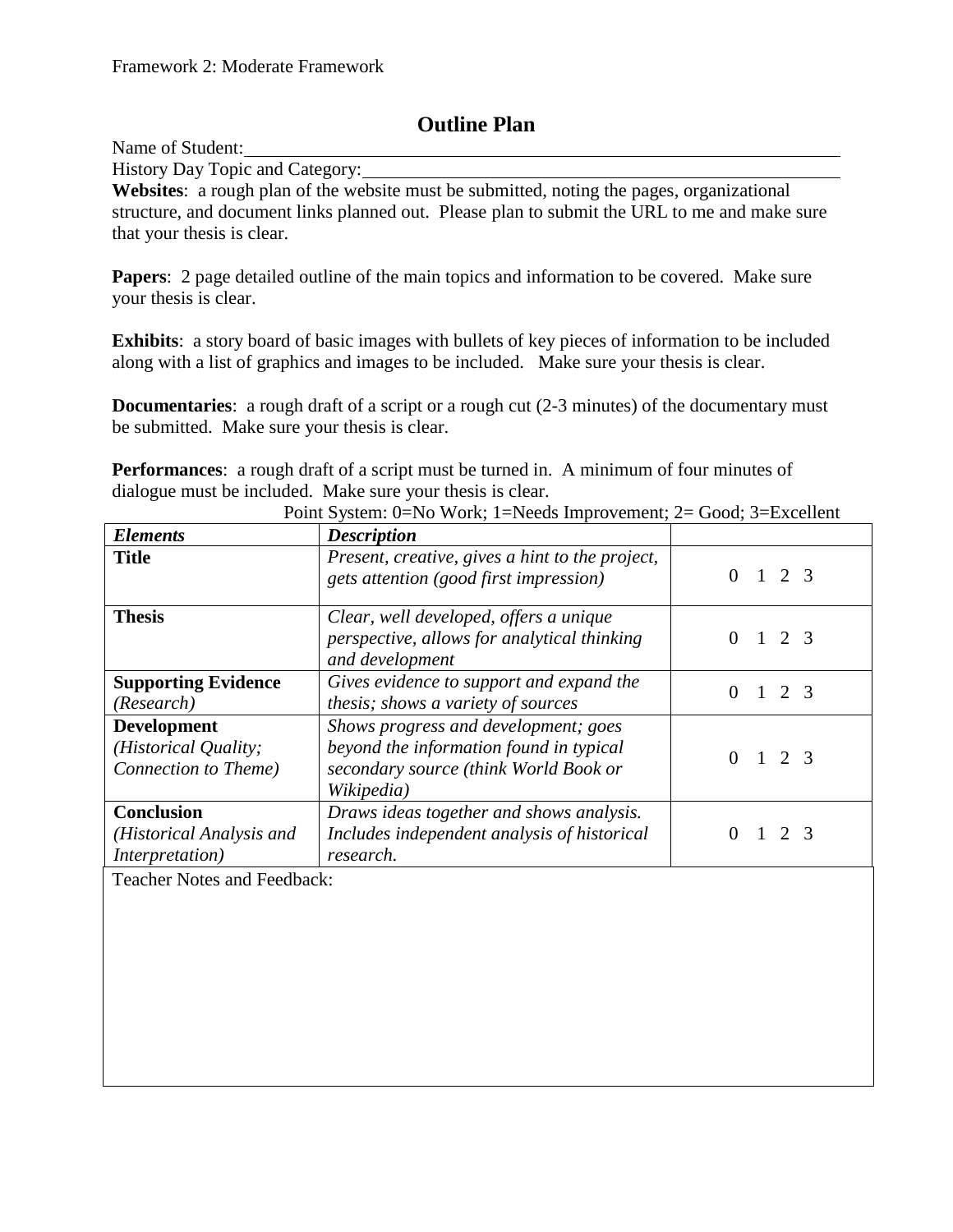## **Rough Draft of Process Paper**

(All categories *except* Historical Papers)

| Name of Student:<br>If in a group $(2-5$ total students), list other names:<br>2. $\overline{\phantom{a}}$<br>$3.$ $\overline{\phantom{a}}$<br>4. $\overline{\phantom{a}}$                                                                                                                                                                                   |
|--------------------------------------------------------------------------------------------------------------------------------------------------------------------------------------------------------------------------------------------------------------------------------------------------------------------------------------------------------------|
| History Day Topic and Category:                                                                                                                                                                                                                                                                                                                              |
| NOTE: You only have to turn in ONE (1) rough draft if you are in group.                                                                                                                                                                                                                                                                                      |
| The objective of the Process Paper is to explain to the reader how your project came together to<br>produce your product, i.e. a website, exhibit, documentary, or performance.<br>(Note: You have specific rules and restrictions about the process paper for your category. Make<br>sure you understand the expectations by reading the Contest Rule Book) |
| Fill out the following questions to help you get started on the rough draft.<br>Title of Process Paper:                                                                                                                                                                                                                                                      |
|                                                                                                                                                                                                                                                                                                                                                              |
|                                                                                                                                                                                                                                                                                                                                                              |
|                                                                                                                                                                                                                                                                                                                                                              |
|                                                                                                                                                                                                                                                                                                                                                              |
| Where did you find most of your research?                                                                                                                                                                                                                                                                                                                    |
|                                                                                                                                                                                                                                                                                                                                                              |
| Which research materials were most important to your project and why (list 3)?                                                                                                                                                                                                                                                                               |
|                                                                                                                                                                                                                                                                                                                                                              |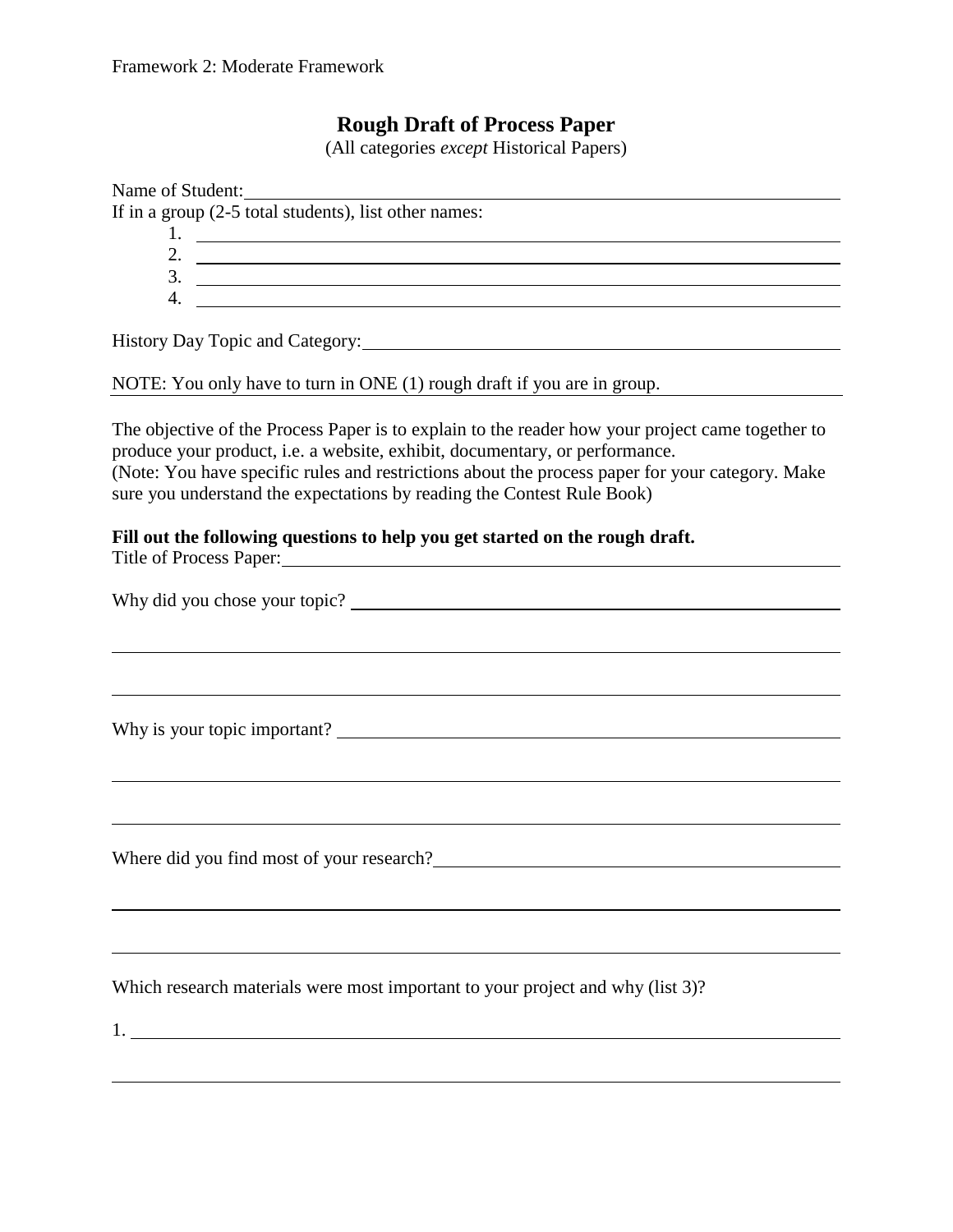| ി<br>Ź. |                                                                                                                      |  |  |  |
|---------|----------------------------------------------------------------------------------------------------------------------|--|--|--|
|         |                                                                                                                      |  |  |  |
|         |                                                                                                                      |  |  |  |
| 3.      | <u> 1980 - Jan Stein Stein Stein Stein Stein Stein Stein Stein Stein Stein Stein Stein Stein Stein Stein Stein S</u> |  |  |  |
|         |                                                                                                                      |  |  |  |

| POINT System. U—INO WOLK, T—INEEUS IMPROVEMENT, $2-$ GOOD, D—EXCEMENT |                                            |                         |  |
|-----------------------------------------------------------------------|--------------------------------------------|-------------------------|--|
| <b>Elements</b>                                                       | <b>Description</b>                         |                         |  |
| <b>Title Page</b>                                                     | Title is present, along with your name(s)  |                         |  |
|                                                                       | and the contest division and category in   | $2 \overline{3}$        |  |
|                                                                       | which you are entered.                     |                         |  |
| <b>Process Paper</b>                                                  | Describe your History Fair topic.          |                         |  |
|                                                                       | Explains why you chose your topic          | 2 <sub>3</sub>          |  |
| <b>Thesis and Importance</b>                                          | Clear and well developed reason to why the |                         |  |
|                                                                       | chosen topic is important to study         | 2 <sub>3</sub>          |  |
|                                                                       | Explains reasoning for interpretation      |                         |  |
| <b>Supporting Evidence</b>                                            | Explain where you found your research      | 2 3<br>0                |  |
| (Research)                                                            | materials. Which were important and why?   |                         |  |
| <b>Development</b>                                                    | Shows progress and development; state how  |                         |  |
| (Historical Quality;                                                  | your topic connects to the theme, and why  | $1 \t2 \t3$<br>$\Omega$ |  |
| Connection to Theme)                                                  | your topic is important                    |                         |  |
| <b>Conclusion</b>                                                     | Draws ideas together and connects your     |                         |  |
|                                                                       | thesis to the project                      |                         |  |

Point System: 0=No Work; 1=Needs Improvement; 2= Good; 3=Excellent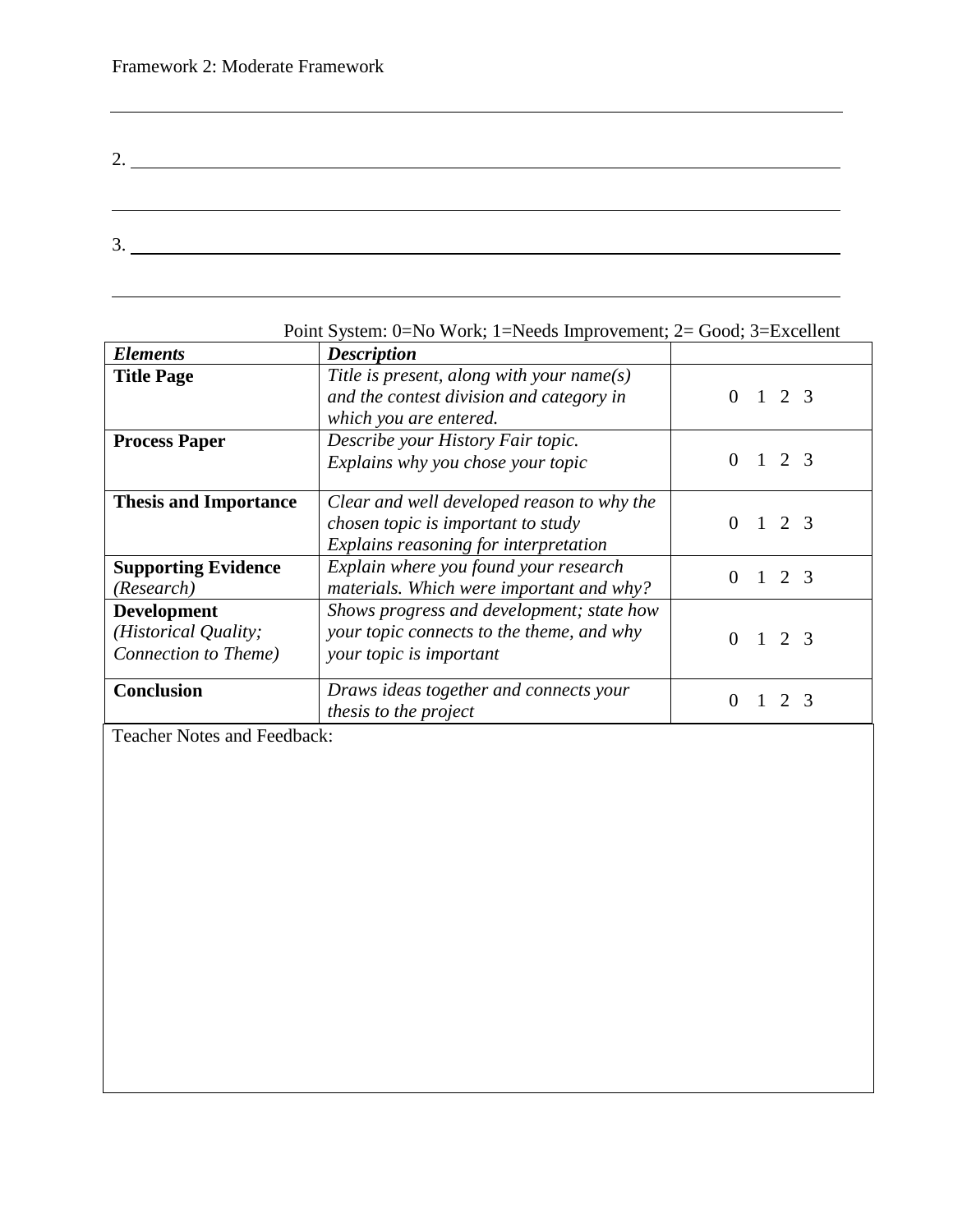## **Rough Draft of Historical Paper**

| Name of Student:   |  |  |
|--------------------|--|--|
| History Day Topic: |  |  |

As a Historical Paper participant, you will have multiple drafts as you write. However, a rough draft is due . There are certain rules for your rough draft. Use the following checklist to make sure you are following guidelines.

Typed, double-spaced, and in Times New Roman 12 point font



Word Count is around 1500-2500 words

Complete argument (introduction, body paragraphs, and conclusion)

Thesis statement underlined

Includes in-text or parenthetical citations

| <b>Elements</b>    | <b>Description</b>                                                                                                                     |                   |
|--------------------|----------------------------------------------------------------------------------------------------------------------------------------|-------------------|
| <b>Title</b>       | Present, creative, gives a hint to the project,<br>gets attention (good first impression)                                              | $1\quad 2\quad 3$ |
| <b>Thesis</b>      | Clear, well developed, offers a unique<br>perspective, allows for analytical thinking<br>and development                               | $1\quad 2\quad 3$ |
| <b>Research</b>    | Gives evidence to support and expand the<br>thesis; shows a variety of sources; balance<br>between primary and secondary sources       | $1 \t2 \t3$       |
| <b>Development</b> | Shows progress and development; goes<br>beyond the information found in typical<br>secondary source (think World Book or<br>Wikipedia) | $1\quad 2\quad 3$ |

Point System: 0=No Work; 1=Needs Improvement; 2= Good; 3=Excellent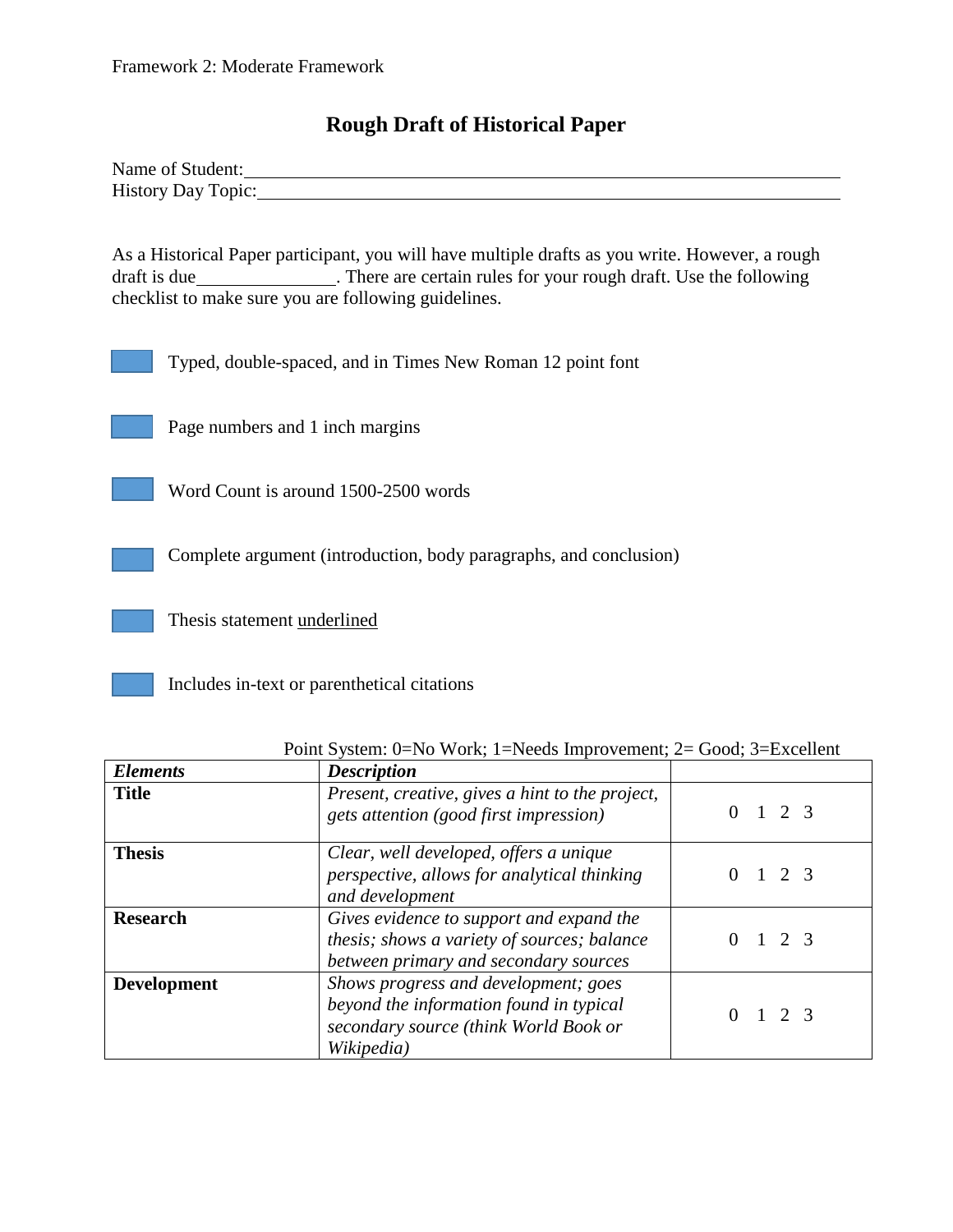| <b>Conclusion</b>                              | Draws ideas together and shows analysis.<br>Includes independent analysis of historical<br>research.            | $2^{9}$           |
|------------------------------------------------|-----------------------------------------------------------------------------------------------------------------|-------------------|
| <b>Citations</b>                               | The paper has proper in-text or<br>parenthetical citations                                                      | $1\quad 2\quad 3$ |
| <b>Annotated Bibliography</b>                  | The paper includes a proper annotated<br>bibliography                                                           | 1 2 3             |
| <b>Historical Quality</b>                      | Paper is historically accurate, shows<br>analysis and interpretation, and places topic<br>in historical context | 123<br>$\Omega$   |
| <b>Overall Grammar and</b><br><b>Mechanics</b> | Paper is original, clear, appropriate,<br>organized and well-presented; neatly-<br>prepared                     | 2 3               |
| <b>Connection to Theme</b>                     | Overall, the paper connects to the contest<br>theme throughout the analysis                                     | 2 <sup>3</sup>    |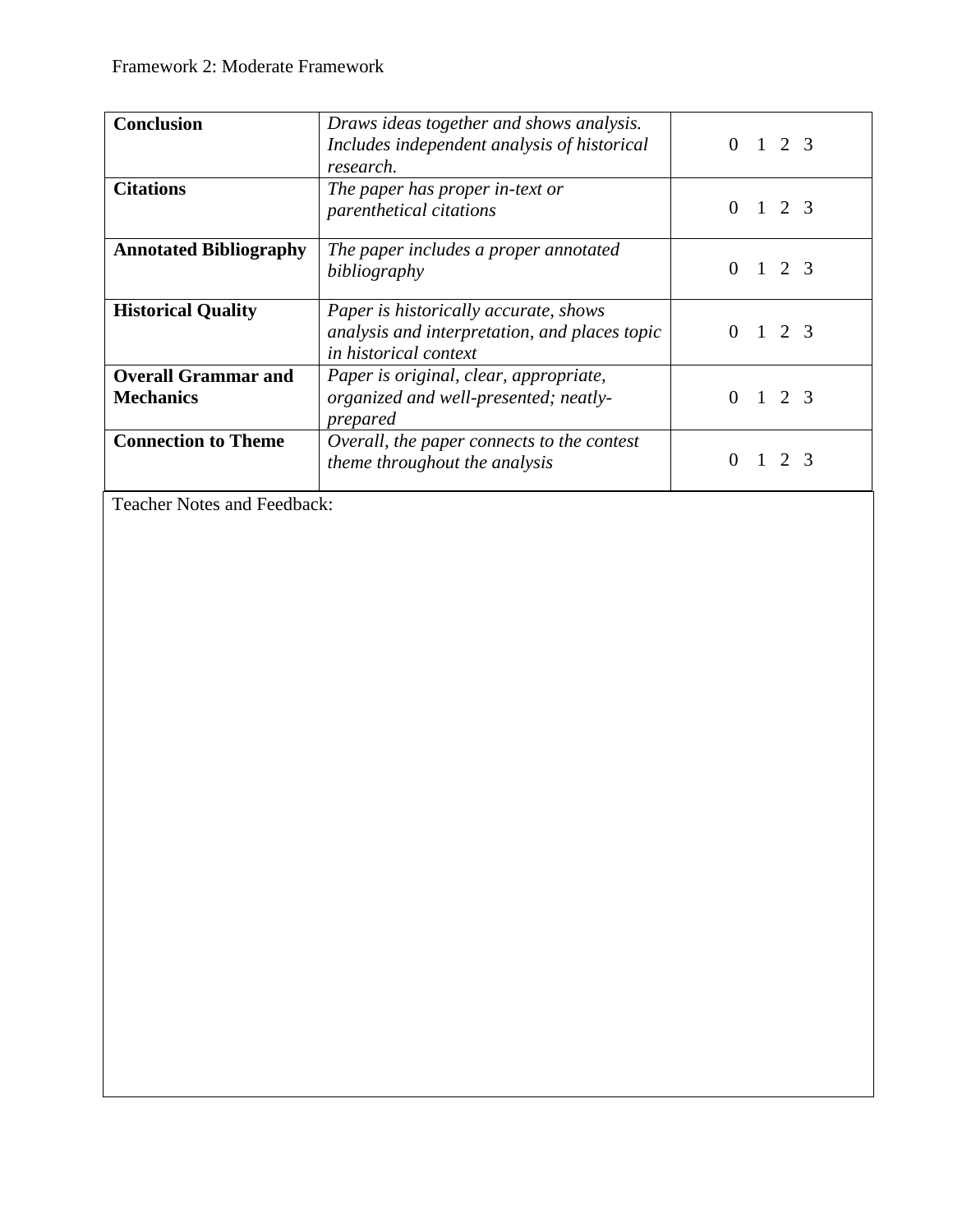# **Final Draft of Process Paper**

| Name of Student: | <u> 1989 - Andrea State Barbara, amerikan personal di sebagai personal di sebagai personal di sebagai personal di</u> |  |
|------------------|-----------------------------------------------------------------------------------------------------------------------|--|
|                  | If in a group $(2-5$ total students), list other names:                                                               |  |
|                  |                                                                                                                       |  |
|                  |                                                                                                                       |  |
|                  |                                                                                                                       |  |
|                  |                                                                                                                       |  |

History Day Topic and Category: 1988 Manual Manual Manual Manual Manual Manual Manual Manual Manual Manual Manual Manual Manual Manual Manual Manual Manual Manual Manual Manual Manual Manual Manual Manual Manual Manual Man

| Point System: $0=No$ Work; 1=Needs Improvement; $2=Good$ ; 3=Excellent |                                            |          |  |                       |               |
|------------------------------------------------------------------------|--------------------------------------------|----------|--|-----------------------|---------------|
| <b>Elements</b>                                                        | <b>Description</b>                         |          |  |                       |               |
| <b>Title Page</b>                                                      | Title is present, along with your name(s)  |          |  |                       |               |
|                                                                        | and the contest division and category in   | $\Omega$ |  | $1\quad 2\quad 3$     |               |
|                                                                        | which you are entered.                     |          |  |                       |               |
| <b>Process Paper</b>                                                   | Describe your History Fair topic.          |          |  |                       |               |
|                                                                        | Explains why you chose your topic and why  | $\Omega$ |  | 2 <sub>3</sub>        |               |
|                                                                        | <i>it is important.</i>                    |          |  |                       |               |
| <b>Thesis and Importance</b>                                           | Clear and well developed reason to why the |          |  |                       |               |
|                                                                        | chosen topic is important to study         | 0        |  | 1 2 3                 |               |
|                                                                        | Explains reasoning for interpretation      |          |  |                       |               |
| <b>Supporting Evidence</b>                                             | Explain where you found your research      | 0        |  |                       |               |
| (Research)                                                             | materials. Which were important and why?   |          |  | 2 3                   |               |
| <b>Development</b>                                                     | Shows progress and development; state how  |          |  |                       |               |
| (Historical Quality;                                                   | your topic connects to the theme, and why  | $\Omega$ |  | $1\quad 2\quad 3$     |               |
| Connection to Theme)                                                   | your topic is important                    |          |  |                       |               |
|                                                                        |                                            |          |  |                       |               |
| <b>Conclusion</b>                                                      | Draws ideas together and connects your     | $\Omega$ |  | $1\quad 2\quad 3$     |               |
|                                                                        | thesis to the project                      |          |  |                       |               |
| <b>Rules Compliance for</b>                                            | Word limits, size limits, annotated        | $\Omega$ |  | $\mathcal{D}_{\cdot}$ | $\mathcal{R}$ |
| Category                                                               | bibliography, etc.                         |          |  |                       |               |

Point System: 0=No Work; 1=Needs Improvement; 2= Good; 3=Excellent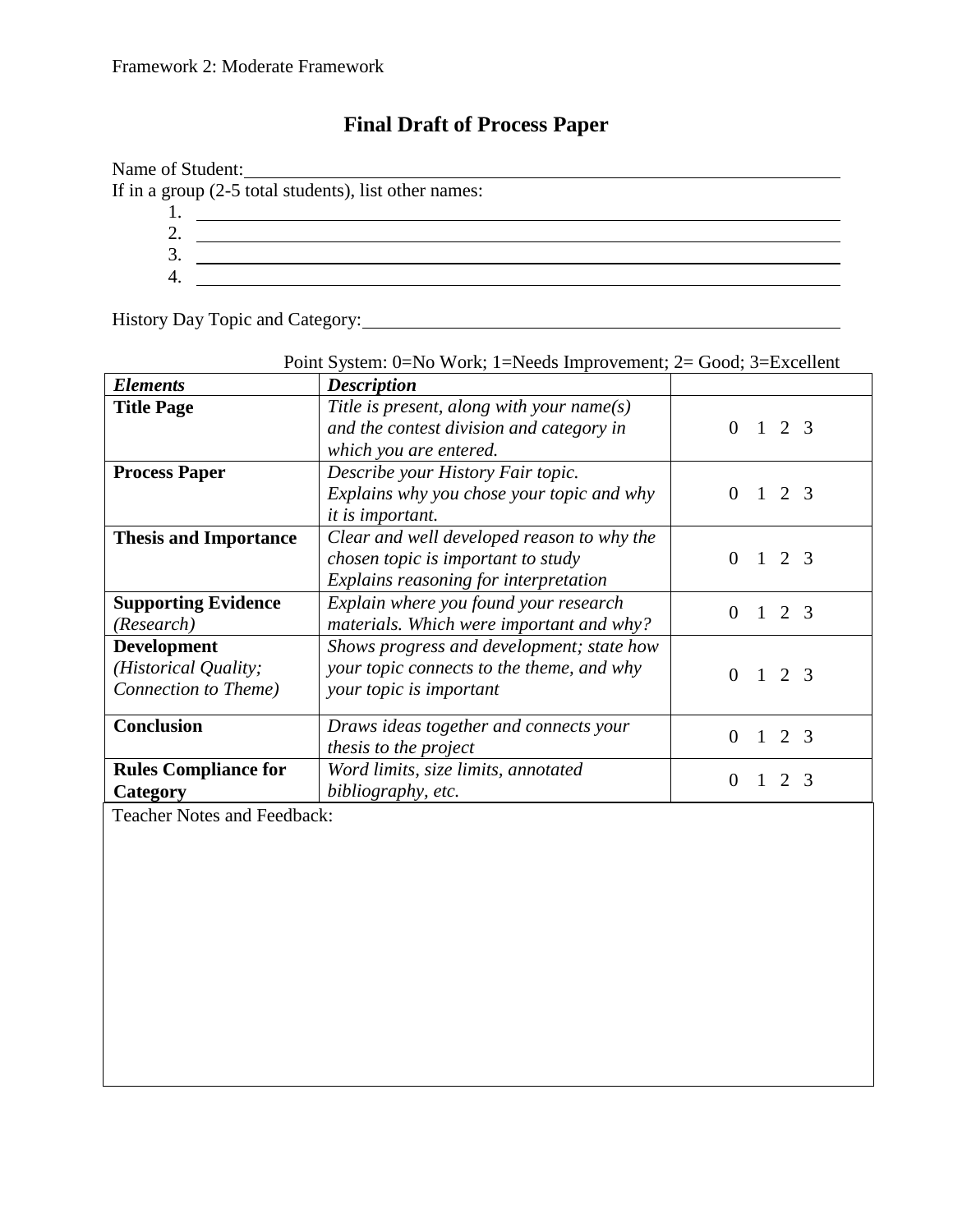# **Historical Paper**

| Name of Student:                                                     |                  |              |                |   |
|----------------------------------------------------------------------|------------------|--------------|----------------|---|
| History Day Topic and Category:                                      |                  |              |                |   |
| Point System: $0=No$ Work; 1=Needs Improvement; 2= Good; 3=Excellent |                  |              |                |   |
| <b>Cover Page</b>                                                    | $\boldsymbol{0}$ | 1            | $\overline{2}$ | 3 |
| <b>Historical Quality</b>                                            | $\overline{0}$   | 1            | $\overline{2}$ | 3 |
| <b>Thesis Statement</b>                                              | $\overline{0}$   | $\mathbf{1}$ | $\overline{2}$ | 3 |
| <b>Connection to Theme</b>                                           | $\theta$         | $\mathbf{1}$ | $\overline{2}$ | 3 |
| <b>Student Analysis and Interpretation</b>                           | $\overline{0}$   | $\mathbf{1}$ | $\overline{2}$ | 3 |
| <b>Research</b>                                                      | $\overline{0}$   | $\mathbf{1}$ | $\overline{2}$ | 3 |
| <b>Conclusion</b>                                                    | $\Omega$         | $\mathbf{1}$ | $\overline{2}$ | 3 |
| <b>Annotated Bibliography</b>                                        | $\Omega$         | $\mathbf{1}$ | $\overline{2}$ | 3 |
| <b>Grammar and Mechanics</b>                                         | $\theta$         | $\mathbf{1}$ | $\overline{2}$ | 3 |
| <b>Rules Compliance</b>                                              | $\theta$         | $\mathbf{1}$ | $\overline{2}$ | 3 |
| <b>Citations</b>                                                     | $\overline{0}$   | 1            | $\overline{2}$ | 3 |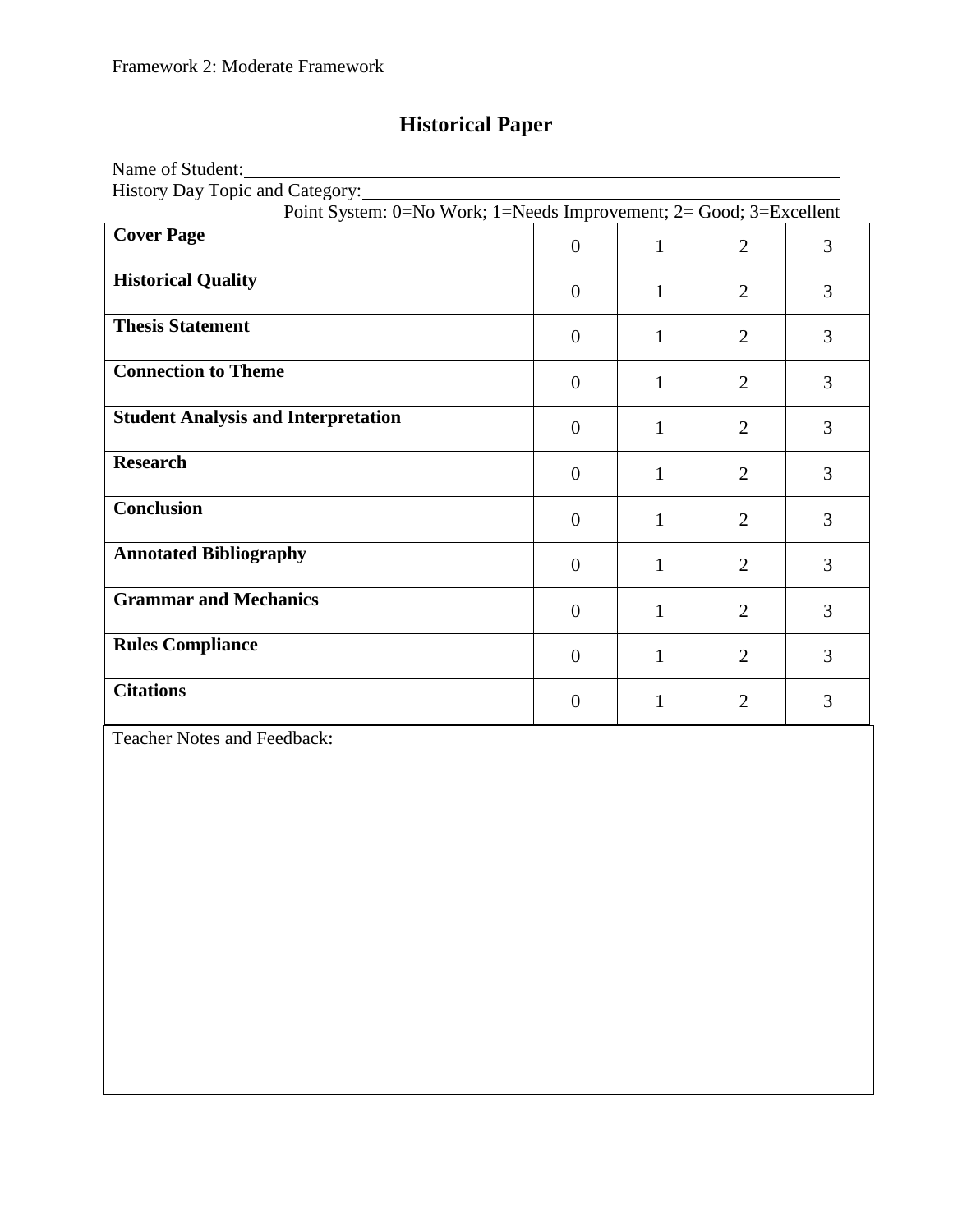# **Website**

Name of Student:

If in a group  $(2-5 \text{ total students})$ , list other names:

1. 2. 3. 4.

<u> 1989 - Johann Stoff, Amerikaansk politiker (</u>

History Day Topic: 1988 Contact the United States of the United States of the United States of the United States of the United States of the United States of the United States of the United States of the United States of t

| Point System: 0=No Work; 1=Needs Improvement; 2= Good; 3=Excellent |                |              |                |   |
|--------------------------------------------------------------------|----------------|--------------|----------------|---|
| <b>Historical Quality</b>                                          | $\overline{0}$ | $\mathbf{1}$ | $\overline{2}$ | 3 |
| <b>Student Analysis and Interpretation</b>                         | $\theta$       | 1            | $\overline{2}$ | 3 |
| <b>Research</b>                                                    | $\overline{0}$ | $\mathbf{1}$ | $\overline{2}$ | 3 |
| <b>Connection to Theme</b>                                         | $\overline{0}$ | $\mathbf{1}$ | $\overline{2}$ | 3 |
| <b>Design and Layout of Website</b>                                | $\overline{0}$ | 1            | $\overline{2}$ | 3 |
| <b>Visual Impact and Use of Multimedia</b>                         | $\overline{0}$ | 1            | $\overline{2}$ | 3 |
| <b>Annotated Bibliography</b>                                      | $\overline{0}$ | $\mathbf{1}$ | $\overline{2}$ | 3 |
| <b>Process Paper</b>                                               | $\theta$       | $\mathbf{1}$ | $\overline{2}$ | 3 |
| <b>Rules Compliance</b>                                            | $\theta$       | 1            | $\overline{2}$ | 3 |
| <b>Citations, Credits, and Captions</b>                            | $\overline{0}$ | 1            | $\overline{2}$ | 3 |
| <b>Presentation</b>                                                | $\overline{0}$ | 1            | $\overline{2}$ | 3 |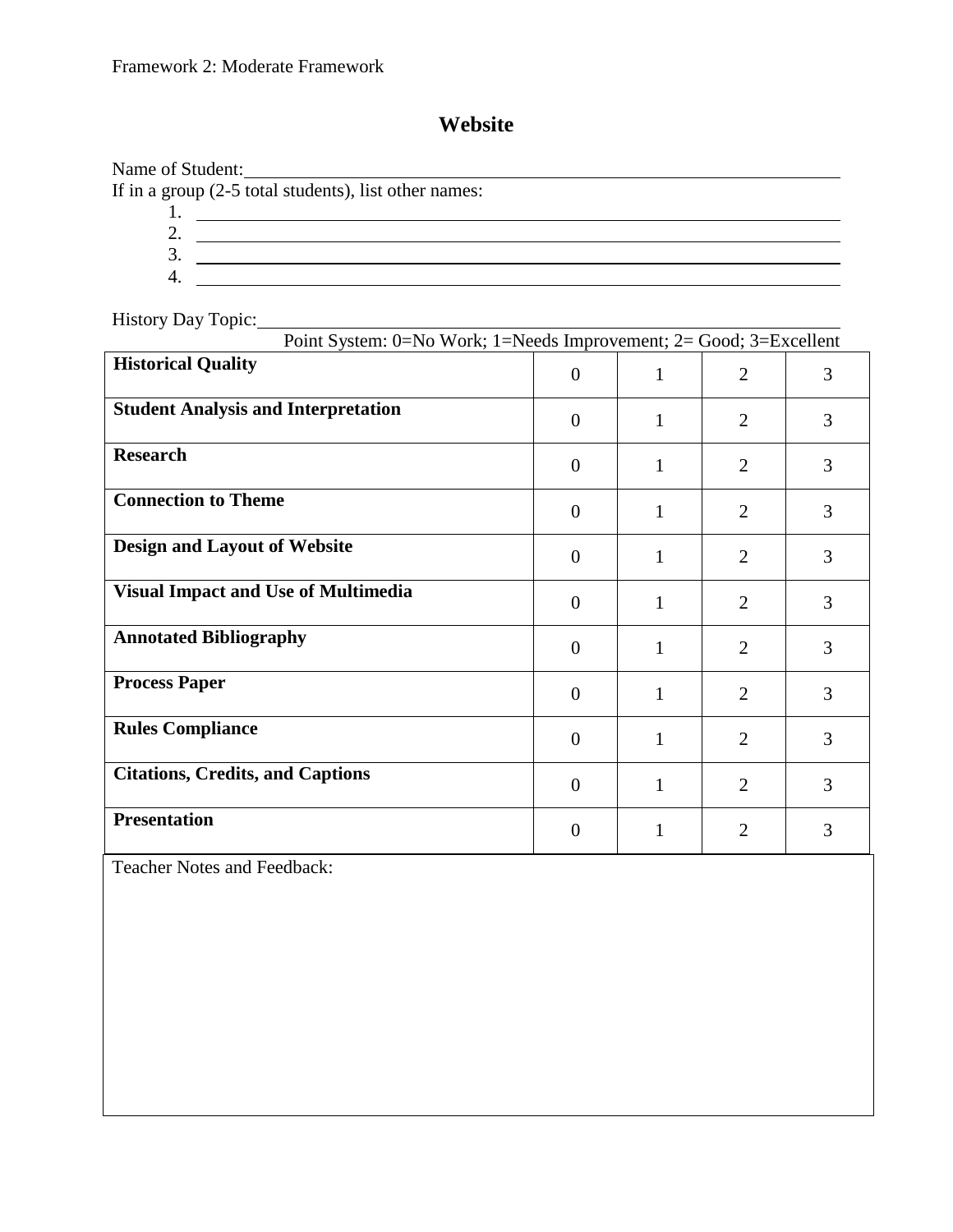### **Documentary**

Name of Student: If in a group  $(2-5$  total students), list other names: 1. 2. 3. 4. History Day Topic: Point System: 0=No Work; 1=Needs Improvement; 2= Good; 3=Excellent **Fistorical Quality and Quality Contained Quality Contained Apple 2** 3 **Student Analysis and Interpretation** 0 1 2 3 **Research** 1 0 1 2 3 **Connection to Theme** 0 1 2 3 **Script connects Topic and Theme** 0 1 2 3 **Visual Impact and Use of Multimedia** 0 1 2 3 **Annotated Bibliography** 2 3 3 **Process Paper** 2 2 3 **Rules Compliance 1 0** 1 **2** 3 **Citations, Credits, and Captions 0** 1 2 3 **Presentation** 1 0 1 2 3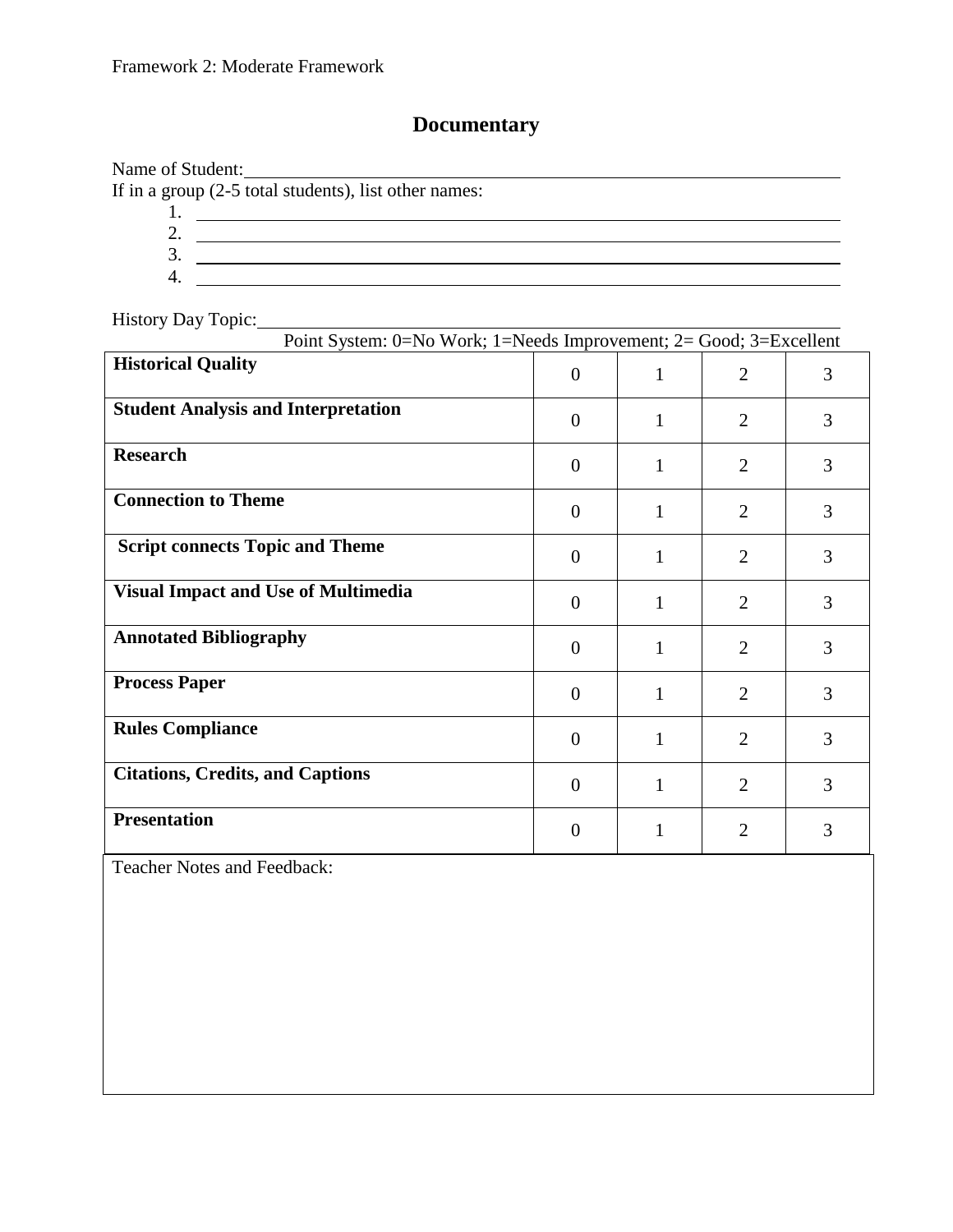# **Performance**

Name of Student: Name of Student:<br>If in a group (2-5 total students), list other names: 1. 2. 3. 4.

History Day Topic: 1988 Contact the United States of the United States of the United States of the United States of the United States of the United States of the United States of the United States of the United States of t

| Point System: 0=No Work; 1=Needs Improvement; 2= Good; 3=Excellent    |                |   |                |   |
|-----------------------------------------------------------------------|----------------|---|----------------|---|
| <b>Historical Quality</b>                                             | $\theta$       | 1 | $\overline{2}$ | 3 |
| <b>Student Analysis and Interpretation</b>                            | $\theta$       |   | $\overline{2}$ | 3 |
| <b>Research</b>                                                       | $\overline{0}$ |   | $\overline{2}$ | 3 |
| <b>Connection to Theme</b>                                            | $\theta$       | 1 | $\overline{2}$ | 3 |
| <b>Script connects Topic with Theme</b>                               | $\theta$       | 1 | $\overline{2}$ | 3 |
| <b>Visual Impact of Props, Costumes, and Stage</b><br><b>Presence</b> | $\Omega$       | 1 | $\overline{2}$ | 3 |
| <b>Annotated Bibliography</b>                                         | $\theta$       | 1 | $\overline{2}$ | 3 |
| <b>Process Paper</b>                                                  | $\theta$       | 1 | $\overline{2}$ | 3 |
| <b>Rules Compliance</b>                                               | $\theta$       | 1 | $\overline{2}$ | 3 |
| <b>Citations, Credits, and Captions</b>                               | $\overline{0}$ | 1 | $\overline{2}$ | 3 |
| <b>Presentation</b>                                                   | $\Omega$       |   | $\overline{2}$ | 3 |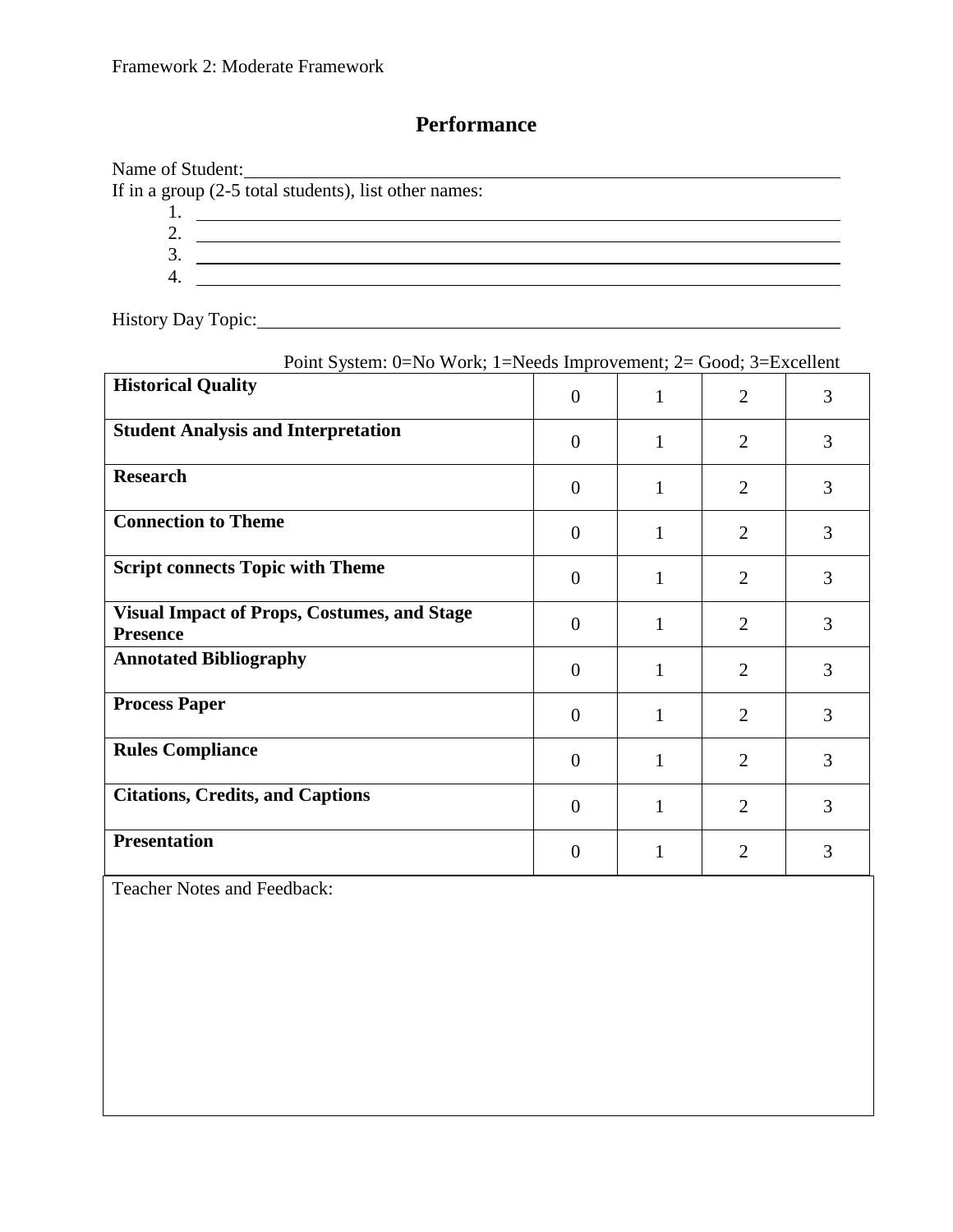# **Exhibit**

Name of Student: Name of Student:<br>If in a group (2-5 total students), list other names: 1. 2. 3. 4.

History Day Topic: 1988 Contact the United States of the United States of the United States of the United States of the United States of the United States of the United States of the United States of the United States of t

| Point System: 0=No Work; 1=Needs Improvement; 2= Good; 3=Excellent |                |              |                |   |
|--------------------------------------------------------------------|----------------|--------------|----------------|---|
| <b>Historical Quality</b>                                          | $\overline{0}$ | $\mathbf{1}$ | $\overline{2}$ | 3 |
| <b>Student Analysis and Interpretation</b>                         | $\theta$       | 1            | $\overline{2}$ | 3 |
| <b>Research</b>                                                    | $\theta$       | 1            | $\overline{2}$ | 3 |
| <b>Connection to Theme</b>                                         | $\theta$       | 1            | $\overline{2}$ | 3 |
| <b>Design and Layout of Exhibit</b>                                | $\overline{0}$ | 1            | $\overline{2}$ | 3 |
| <b>Visual Impact and Use of Multimedia</b>                         | $\theta$       | 1            | $\overline{2}$ | 3 |
| <b>Annotated Bibliography</b>                                      | $\overline{0}$ | 1            | $\overline{2}$ | 3 |
| <b>Process Paper</b>                                               | $\theta$       | 1            | $\overline{2}$ | 3 |
| <b>Rules Compliance</b>                                            | $\theta$       | $\mathbf{1}$ | $\overline{2}$ | 3 |
| <b>Citations, Credits, and Captions</b>                            | $\theta$       | 1            | $\overline{2}$ | 3 |
| <b>Presentation</b>                                                | $\overline{0}$ | 1            | $\overline{2}$ | 3 |